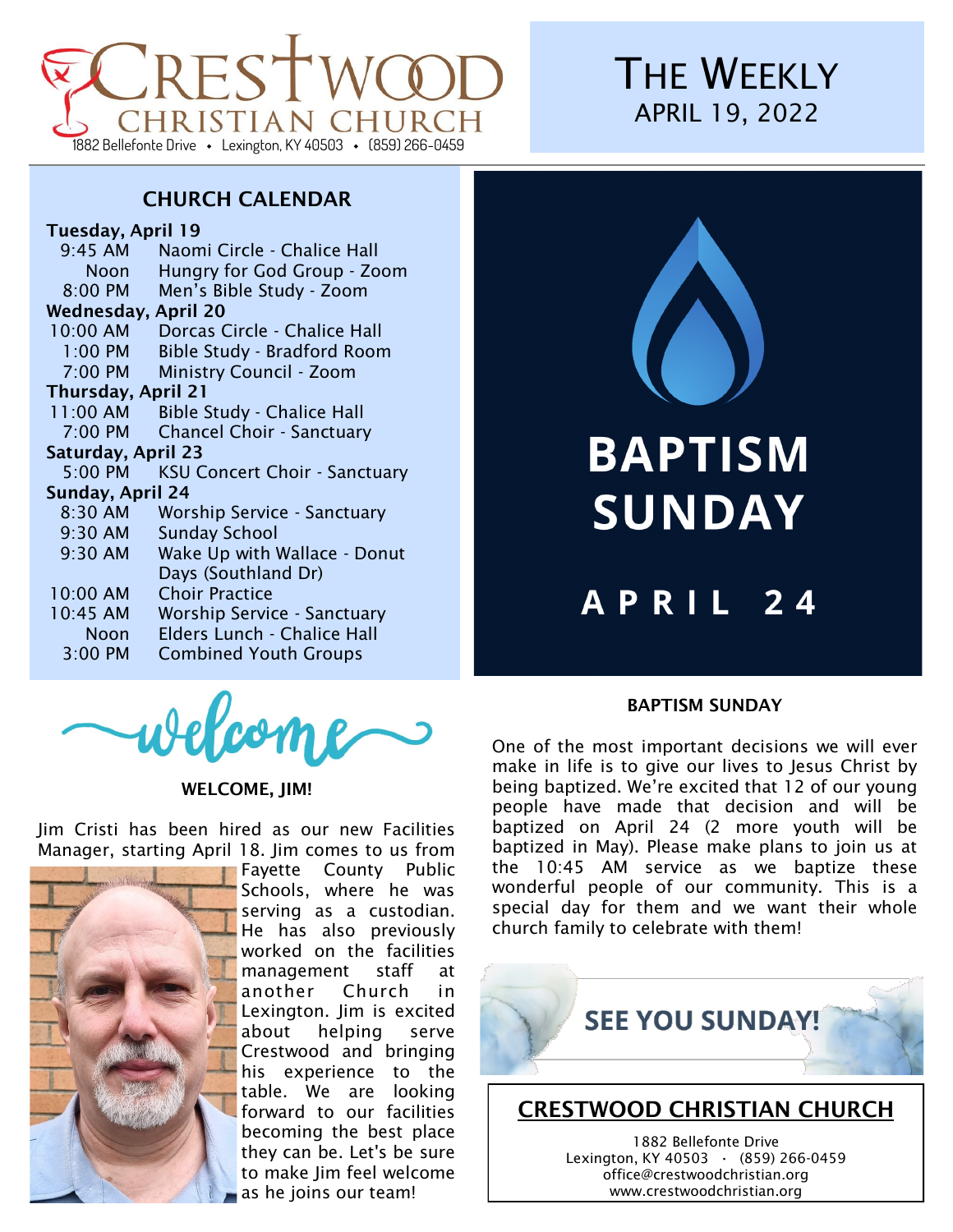### Joys and Concerns

#### MEMBERS: Joe Clark

- FAMILY: Johnny Carmichael (stepson of Boyd Schriefer), Glenn Davis (brother of Julie McDonald), Roger DeLacey (father-in-law of Michelle DeLacey), Mark Johnson (brother-in-law of Jane Johnson), Jack & Wilma Larkins (parents of Jeanne Jouett), Amy Tate (daughter of Don Waggener), Jim Wallace (of Steph & Scott Wallace), Anisa Willis (daughter-in-law of Rose Willis)
- FRIENDS: Shaikayla Carroll and her family (of Tara Wilkinson), Mike McCarty (of Steph Wallace), Grayson Rulon (of Wayne & Sheri Shaver), Valerie Saavedra (of Steph Wallace), Carrie Whitt (Of James Pelfrey), Mariann (of Jill & Rick Sawyer)
- ARMED FORCES: Anar Aliyev (of Crestwood), Paul Baird (grandson-in-law of Minva Hodgins), Karlis Bowman (nephew of Debbie Bowman Gardner), Matt Holman (son of Gaye Holman), Daniel Day (grandson of John and Carol Royse and son of Tracy Day), Bud DeLacey (nephew of Matt and Michelle DeLacey), Zoe McIntyre (granddaughter of John Sims), Daniel Sigler (son of David and Pam Sigler), Dalcus Sparks (nephew of Andrea Back)
- HEART-TO-HEART MEMBERS: Jean Aspley, Karen Billings, Lucy Booker, Margaret Buchanan, Joe Clark, Faye Cooper, Carolyn Floyd, Betty Shanklin, John Sims, John & Carolyn Thomas, Mary Janice Towles

OUR WORLD COMMUNITY: We pray for the inmates of the Fayette County Detention Center and their families, for an end to the war in Ukraine, for the peace of God to rule in the hearts of our local and national leaders, for those affected by COVID and natural disasters, and for God's spirit of reconciliation to bring healing during these difficult times.

### KSU CONCERT CHOIR

#### SATURDAY APRIL 23 AT 5PM

Free Admission! The Kentucky State University Concert Choir will be conducted by our own choir member, Dr. Lloyd Mallory at Crestwood Christian Church in the Sanctuary. Composed of undergraduates from all academic areas of the university, the Concert Choir is a well-rounded, diverse organization that upholds the highest standards in performance as well as academics. Tours of the choir have also included stops in Canada, the Bahamas, and Germany, and the choir has received multiple awards in choral competitions, including the National Spiritual Competition and the Annual HBCU Choral Festival.



# NEXT CREST COMES OUT ON MAY 1

Articles are due by Noon on Friday, April 22. Please submit all articles to office@crestwoodchristian.org. Thank you!



### CARTER'S PASTOR CLASS PROJECT

Donations for the Lexington Human Society can be placed in bins at either church entrance.

#### Needed:

Purina Dog Chow (chicken); Greenies Pill Pockets; Peanut butter; Soft canine training treats, such as Moist and Meaty (Please note we are not able to accept rawhide donations); Purina Cat Chow (chicken); Unscented cat litter (clumping and nonclumping); Newspaper; Canned tuna (in water only); Canned sardines (in water only); Small animal pet food and bedding (no cedar bedding); Timothy hay & Alfalfa; Paper towels; Gas gift cards; High-grade AA and AAA Batteries; HE (High Efficiency) laundry detergent; Copy paper; Liquid Bleach